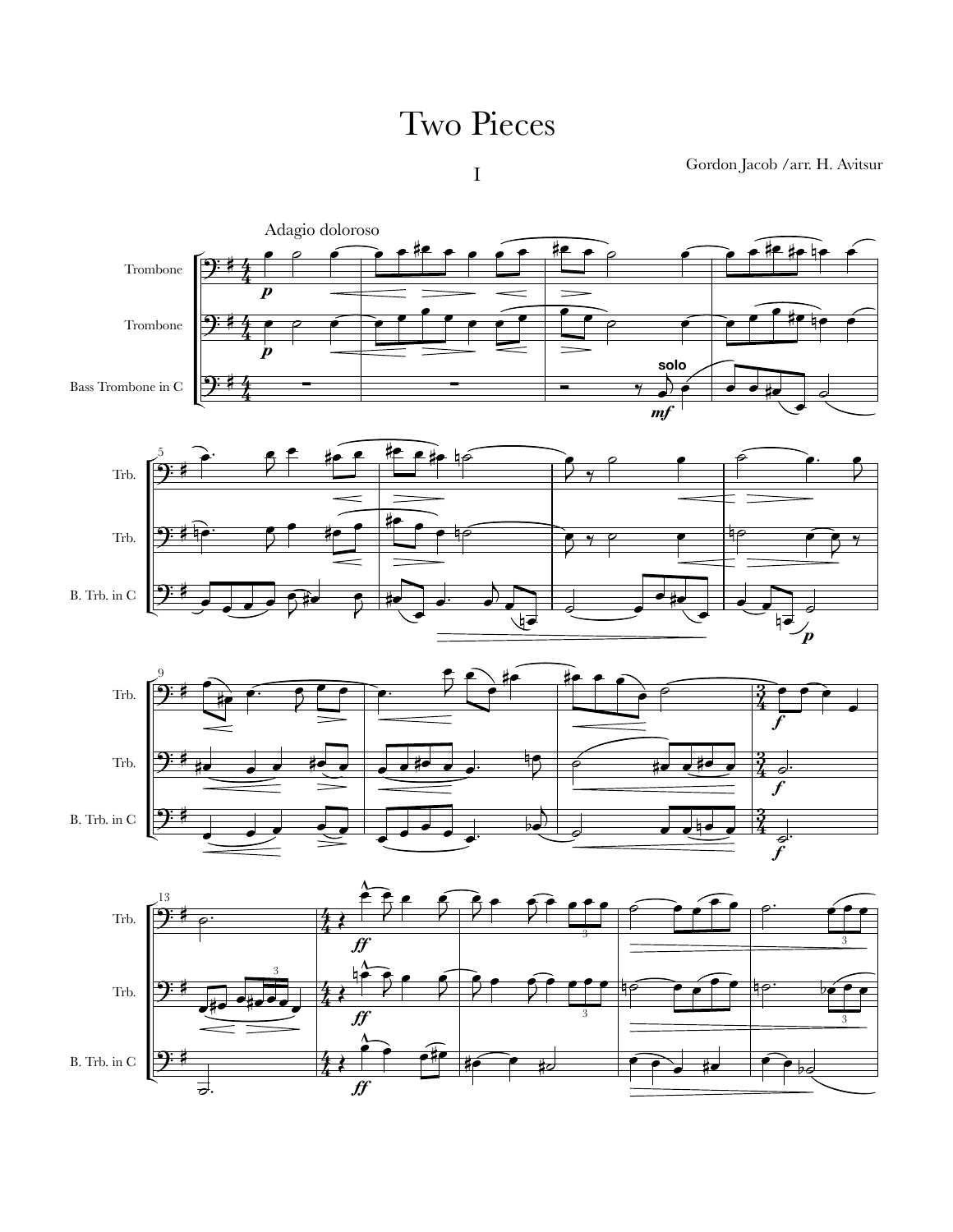







 $\overline{2}$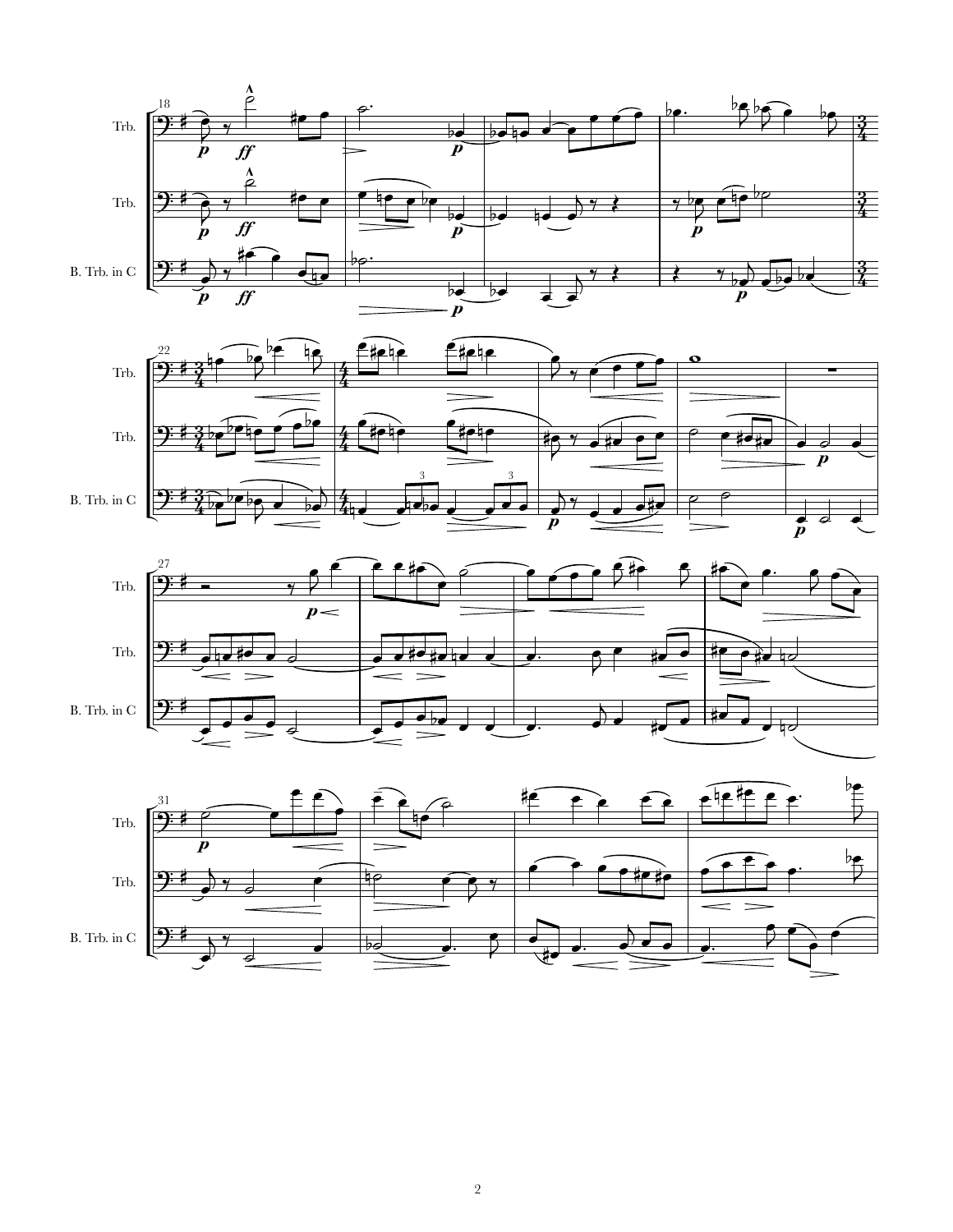







3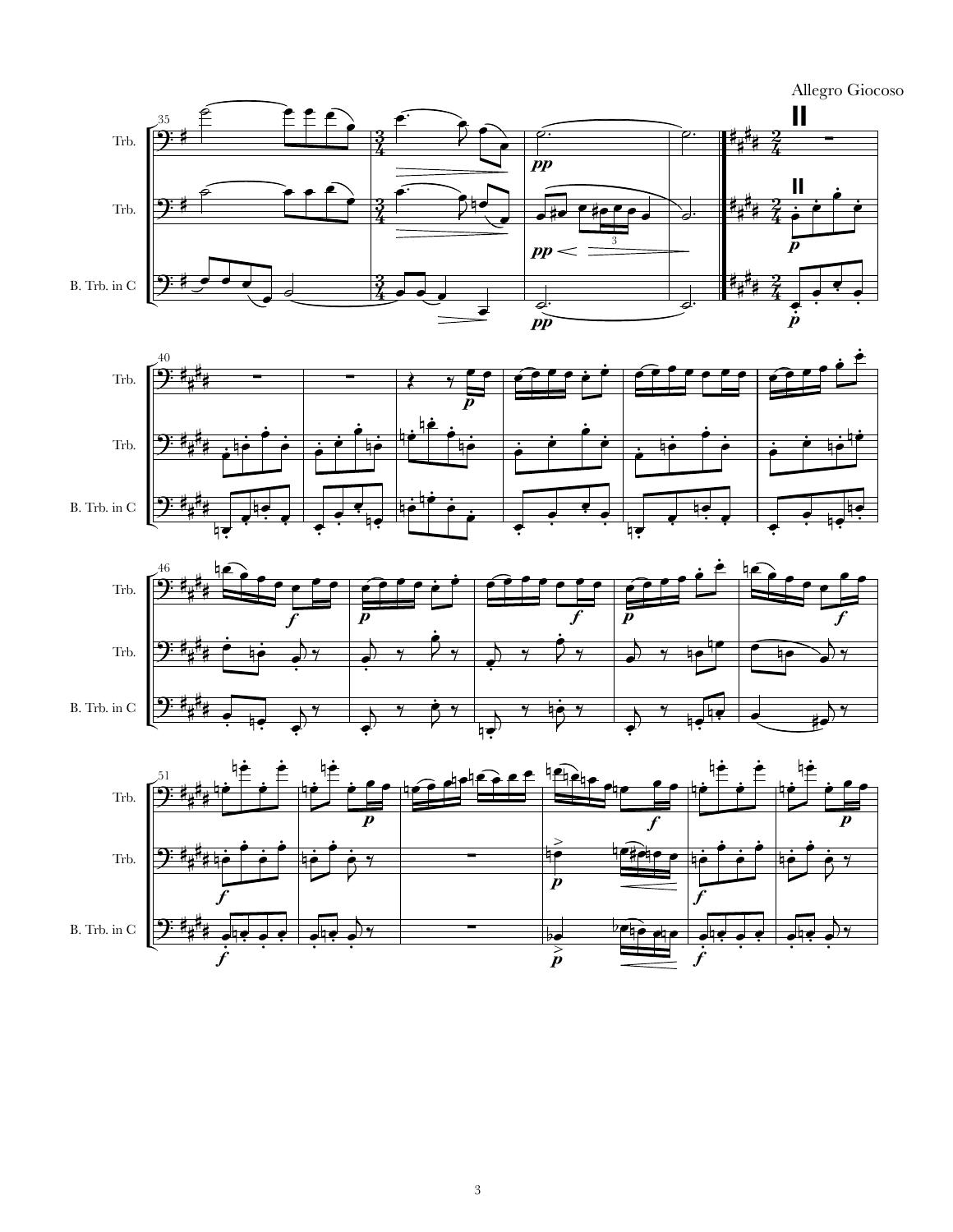







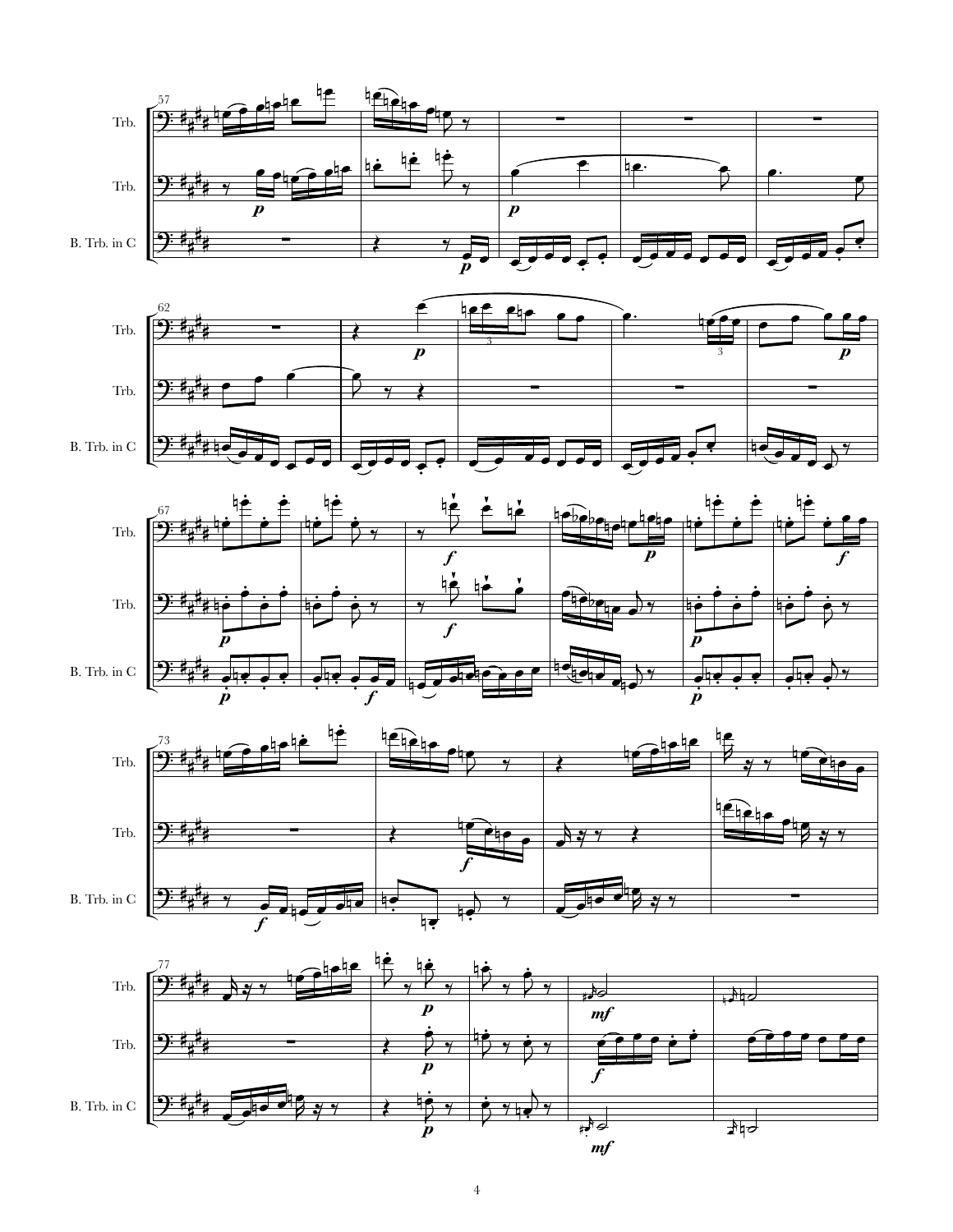





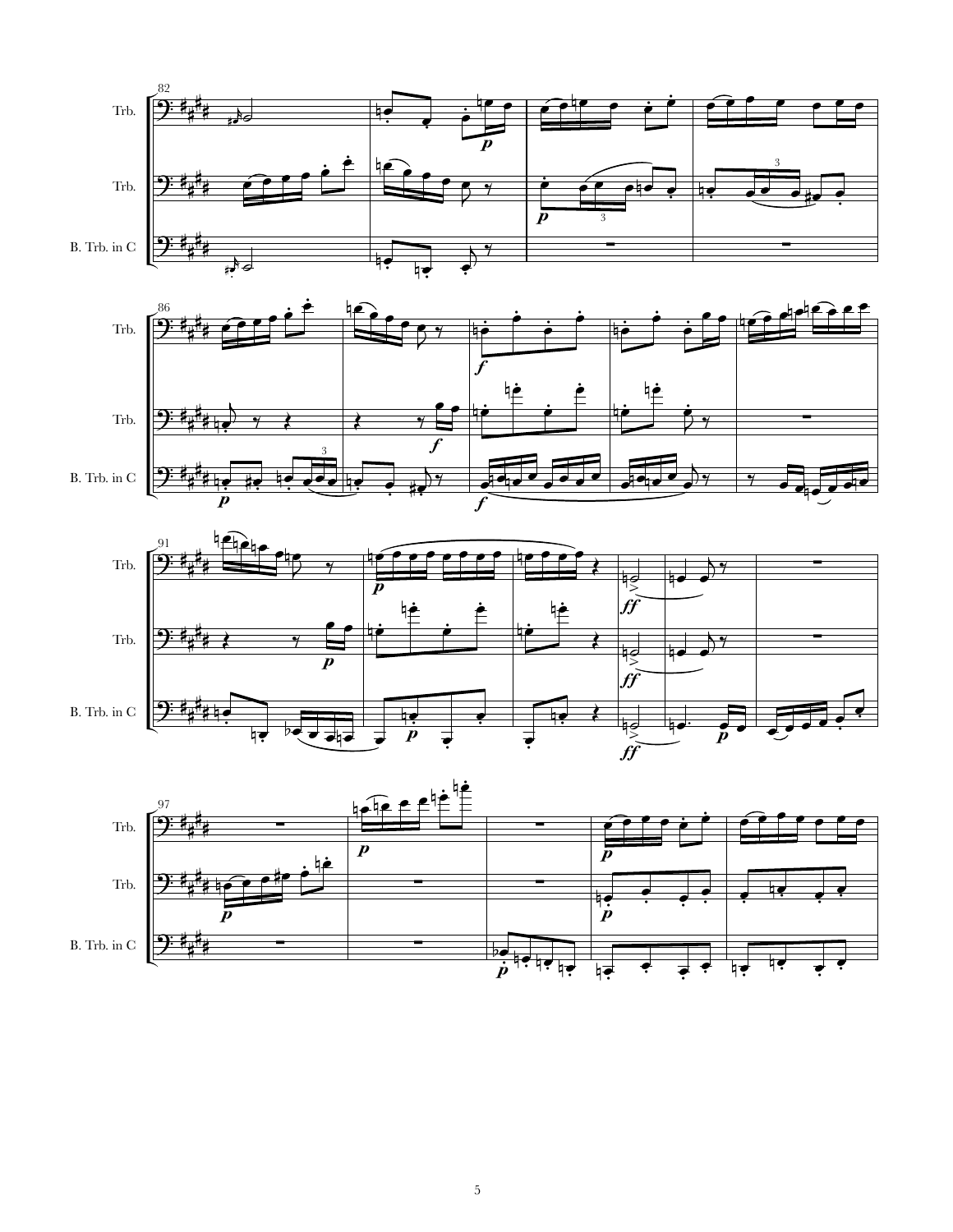







Trio (slow)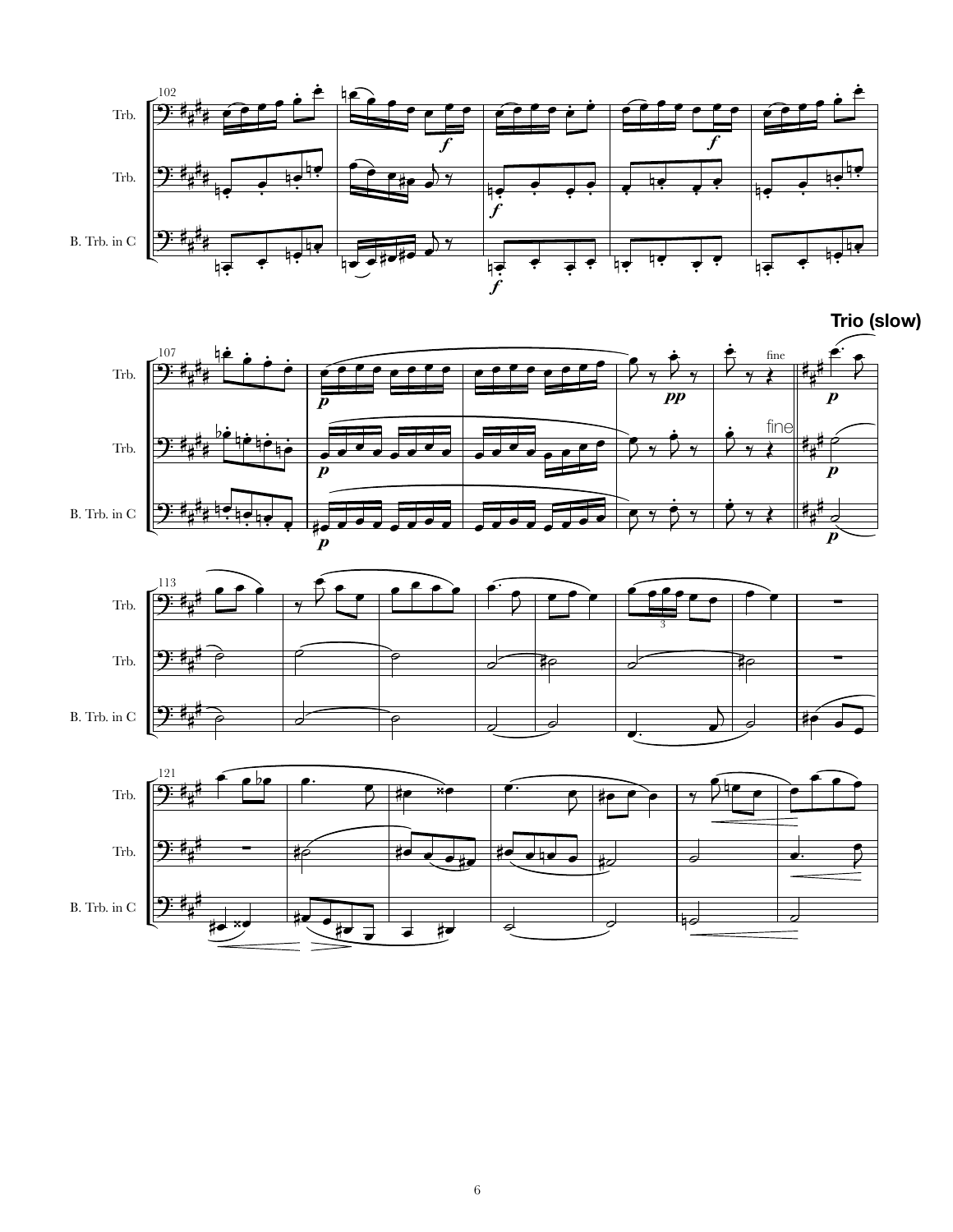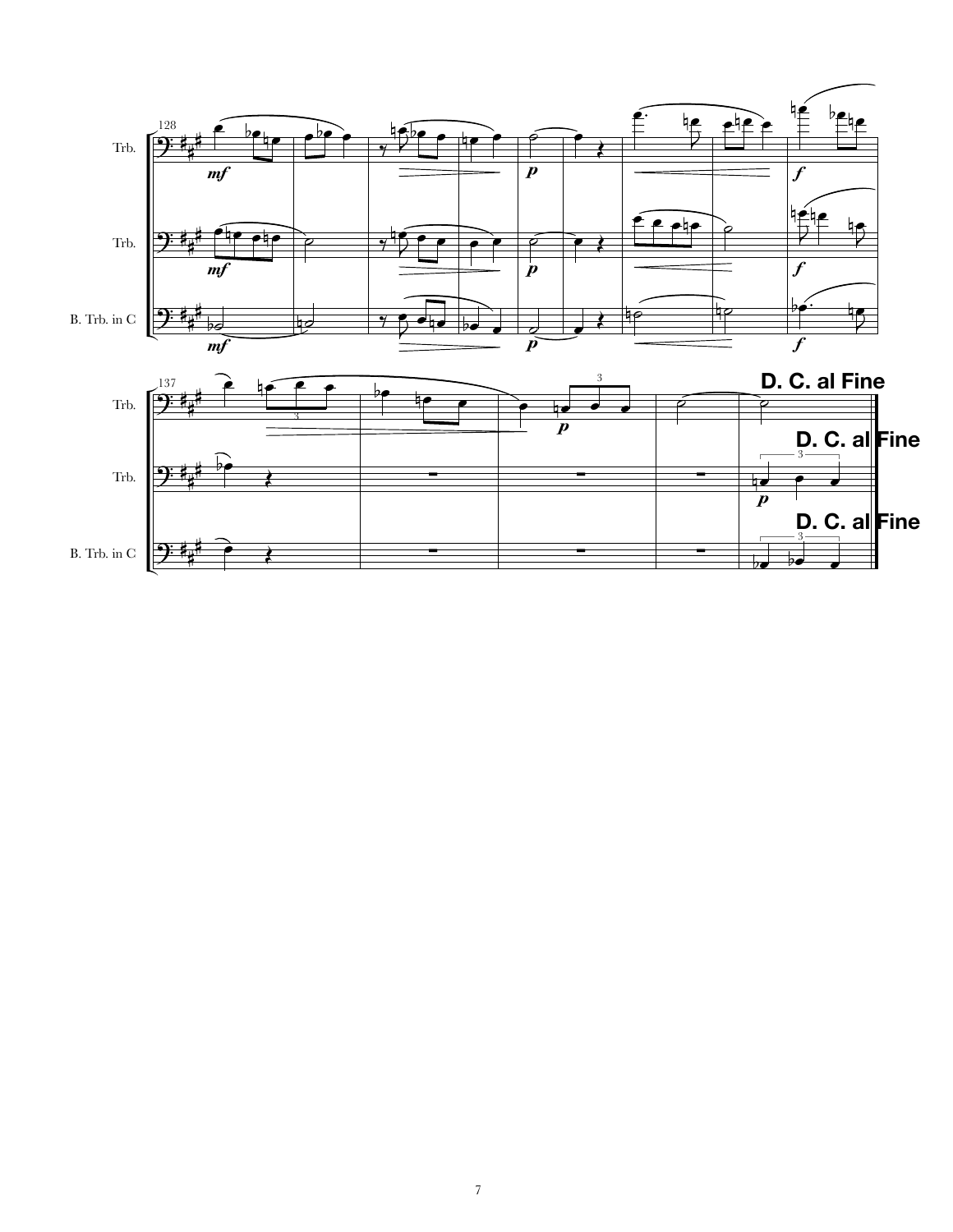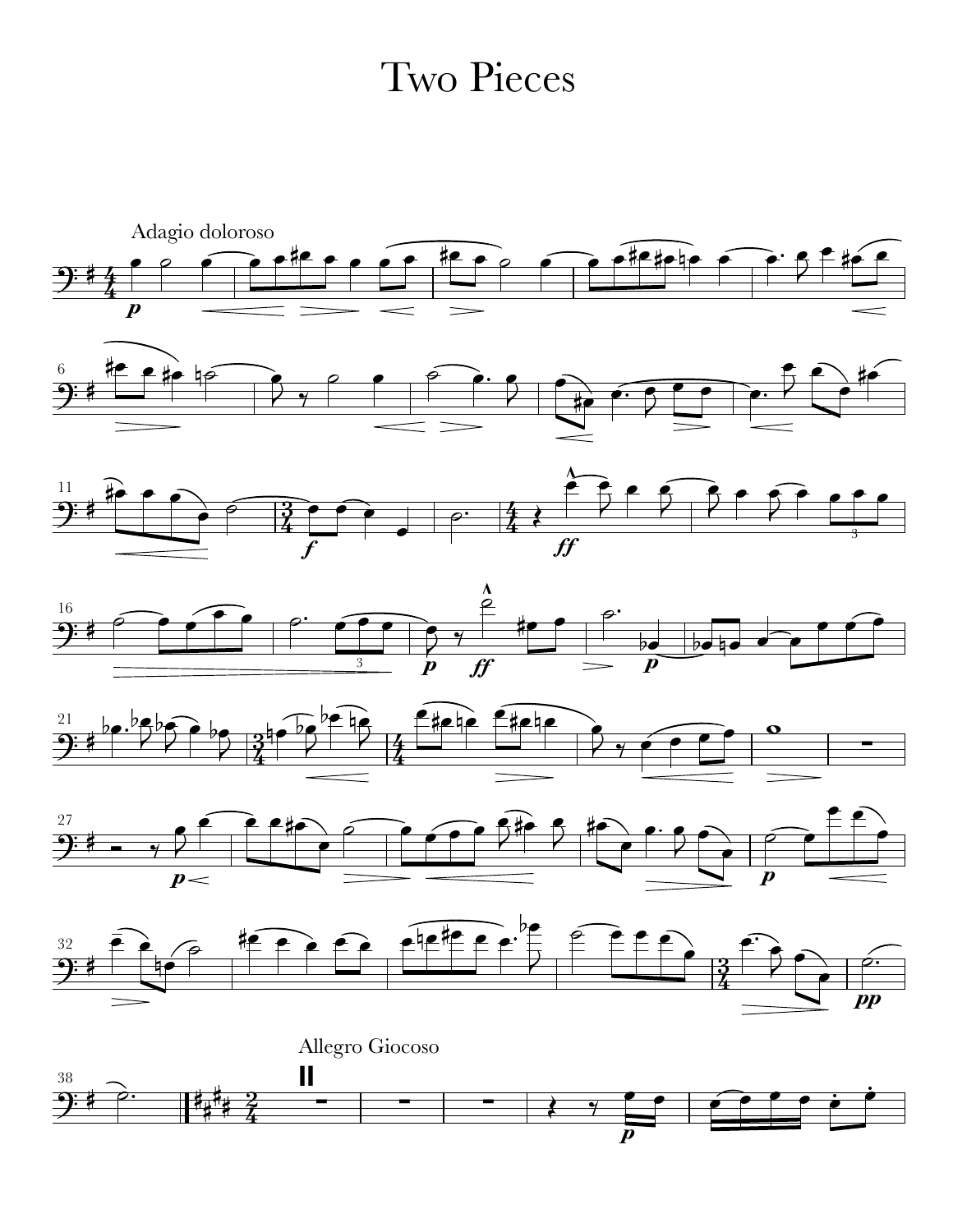















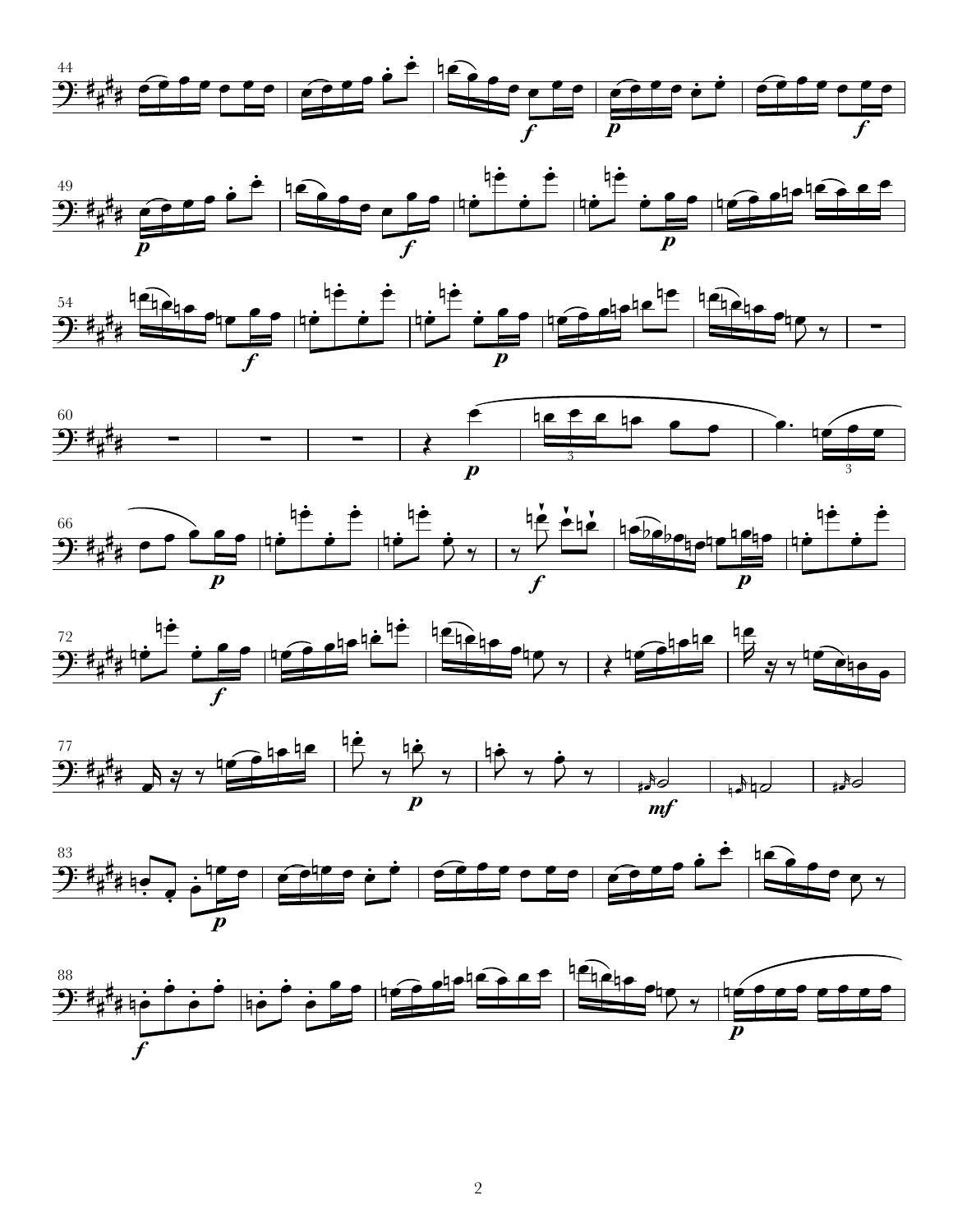















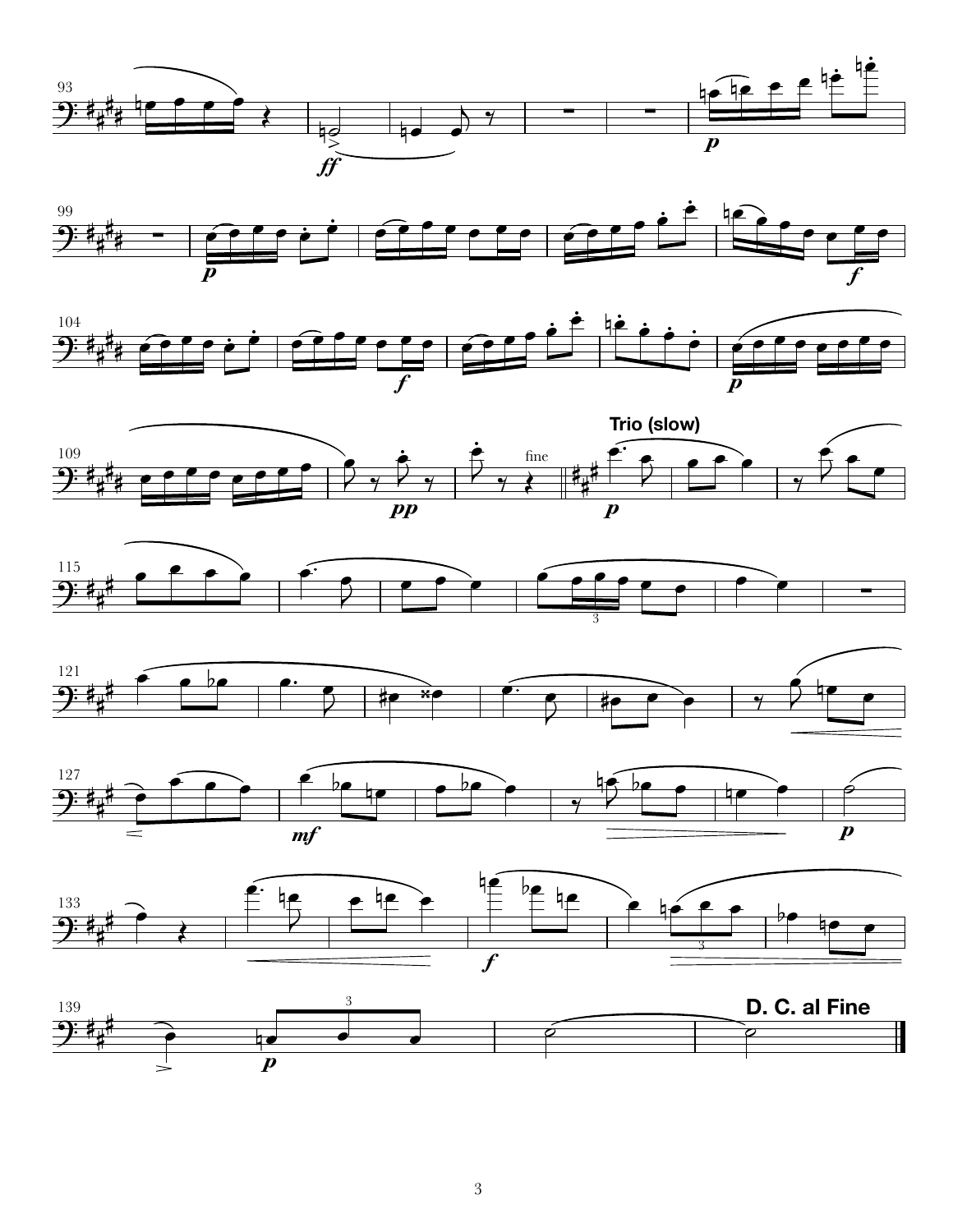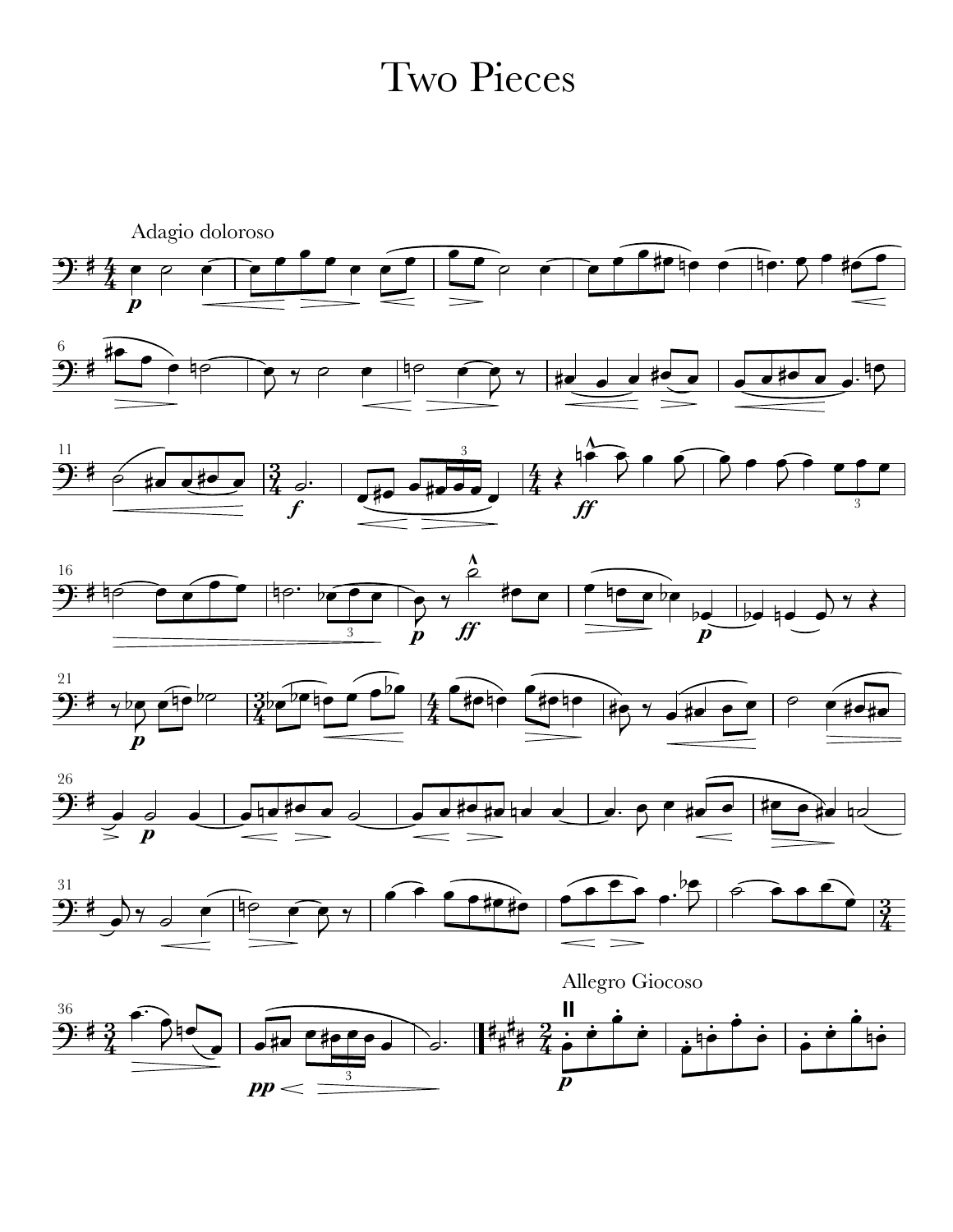















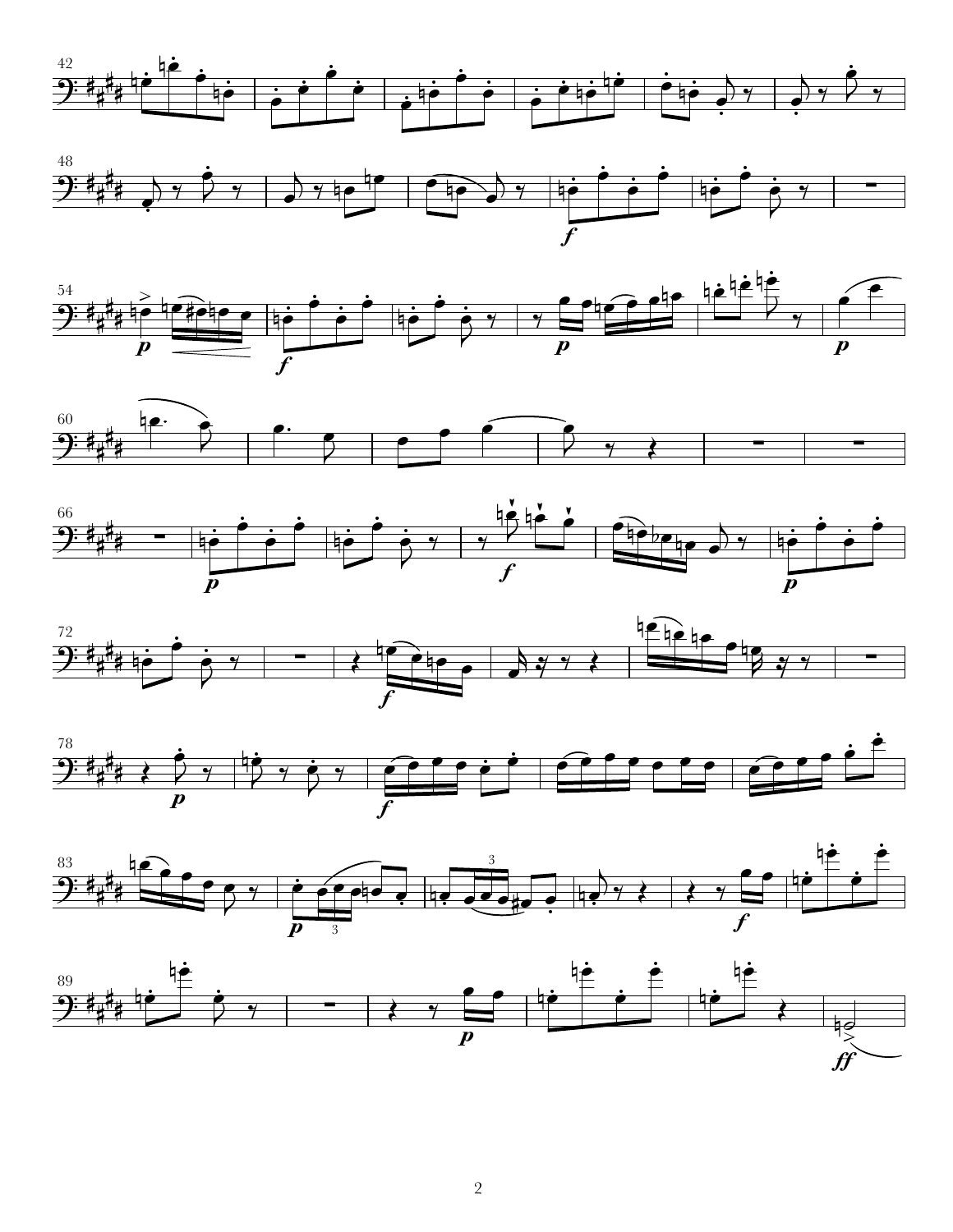













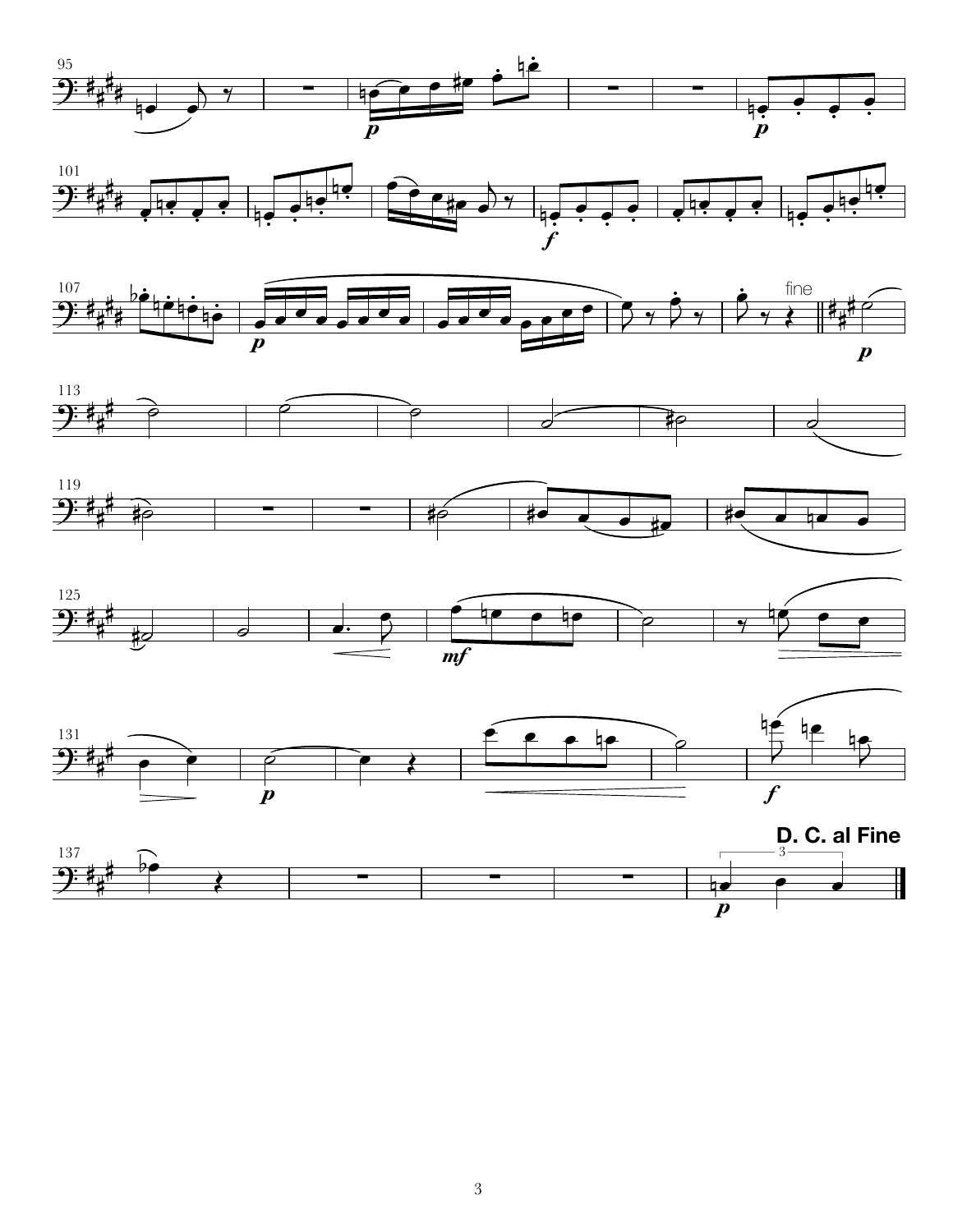

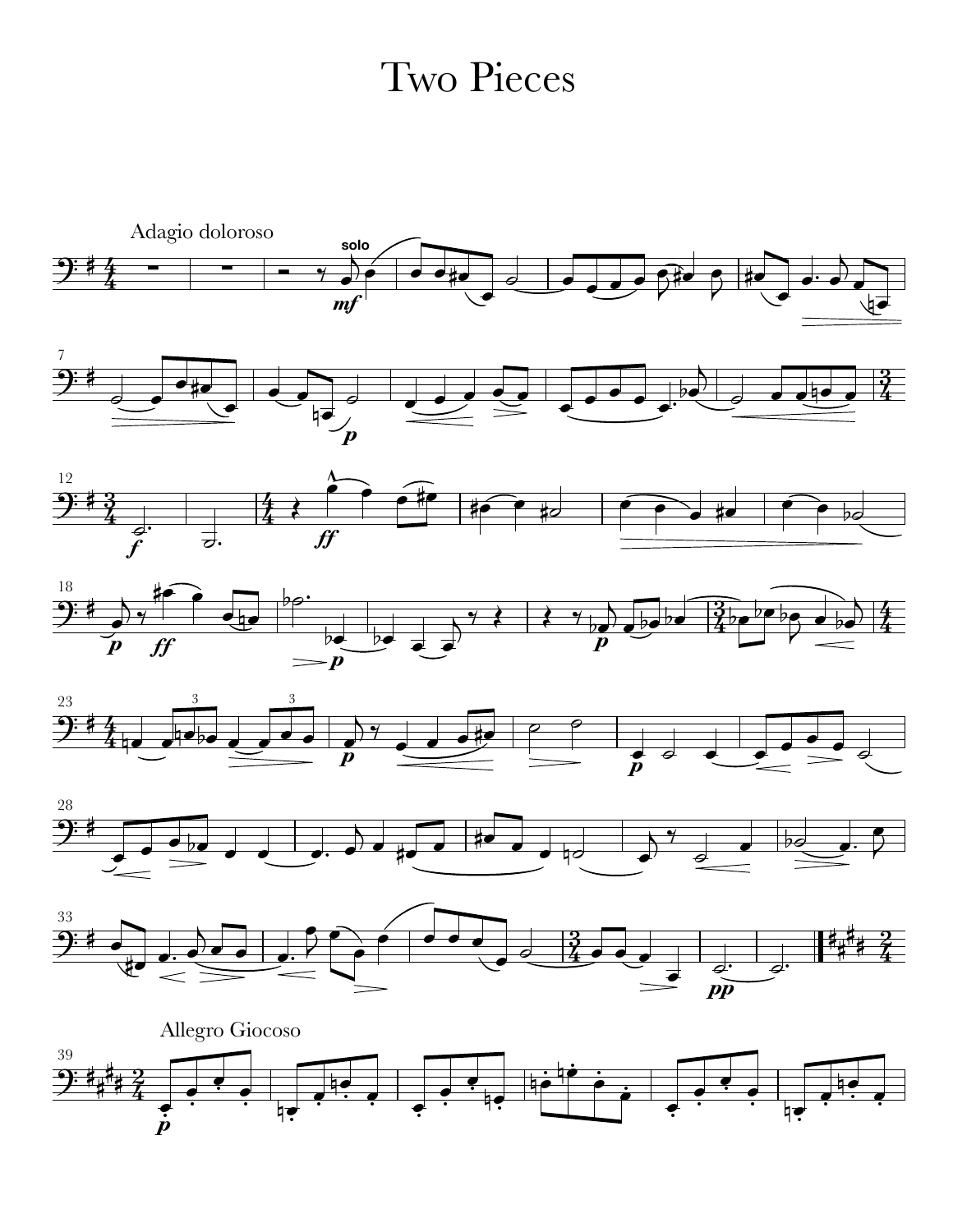